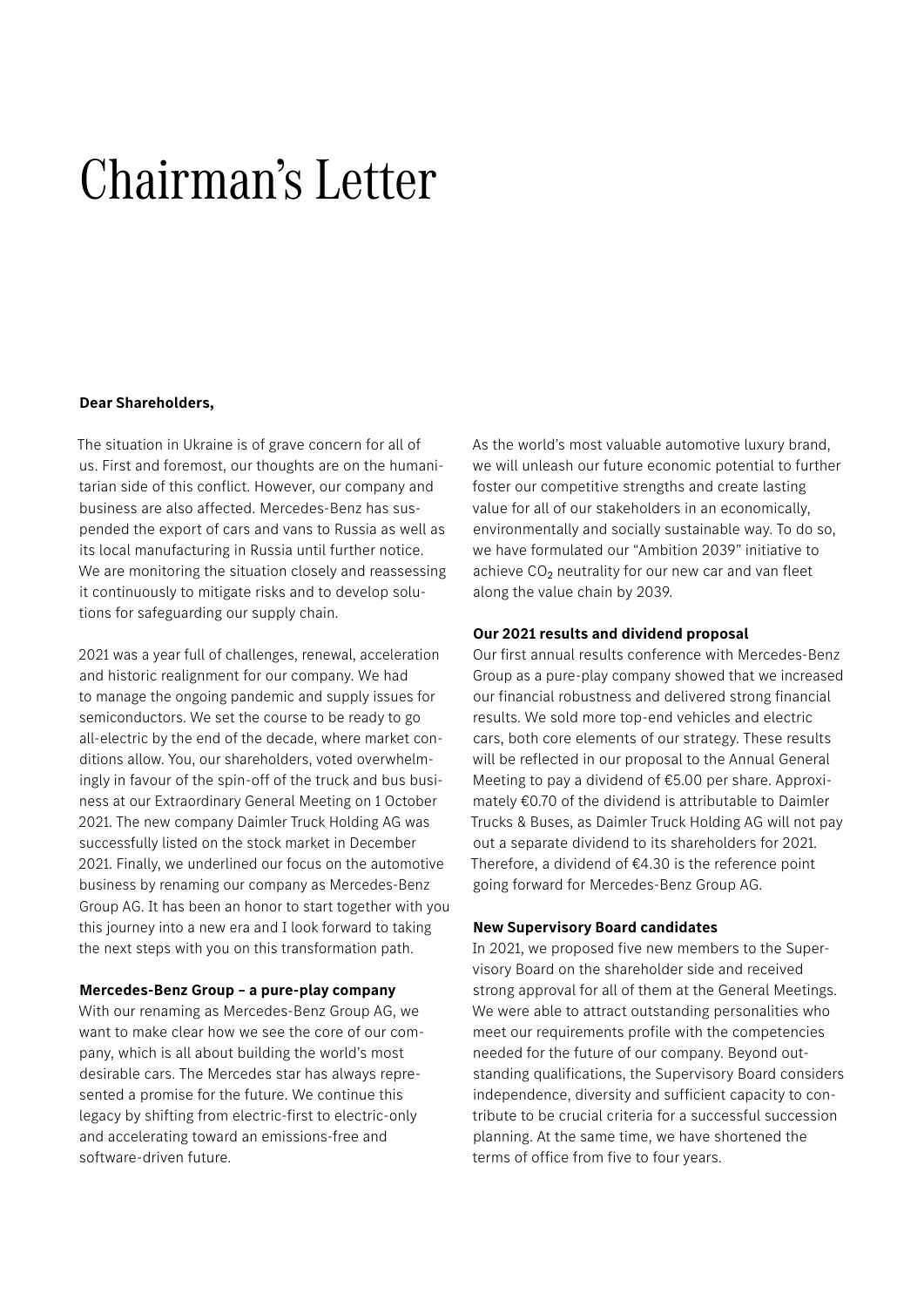At the Annual General Meeting, we will propose two new candidates for the shareholder side, who will succeed Prof. Dr. Clemens Börsig and Mr. Bader M. Al Saad. Both candidates will enrich the Supervisory Board with their experience and perspective in the fields of ESG and the luxury business. Dame Polly Courtice, Former Director of the University of Cambridge Institute for Sustainability Leadership, is one of the most renowned ESG experts worldwide. Marco Gobbetti has unrivalled entrepreneurial experience in the luxury-goods industry, including previous CEO roles at luxury brands such as Givenchy and Burberry, as well as his current position as CEO of Salvatore Ferragamo S.p.A.

## **ESG Board oversight**

Sustainability and, in particular, environmental and climate protection are among the most urgent issues of our time. To that end, ESG oversight is a focus of the Supervisory Board. We therefore strongly support the strategic course for an all-electric future by the end of the decade, as set by the Board of Management in 2021.

Our commitment to the Paris Climate Agreement requires advocacies and partnerships that support this conviction as well as the requisite climate protection targets. In agreement with the Board of Management, we have therefore decided to provide our stakeholders with more transparency on how our positions as a company on climate protection align with those of the industry associations in which we are active. We will conduct and publish this review starting this year ahead of our Annual General Meeting and will continue doing so in the years to come in alignment with our annual sustainability reporting.

At the same time, in the context of our sustainable business strategy, we are also addressing the social impacts of our transformation, whereby the protection of human rights is one of our focus topics. The Supervisory Board therefore also addressed this matter in detail at one of its meetings in 2021. For our new members, we also ensure as part of our onboarding program that there is an exchange of ideas and opinions on ESG issues with the Board of Management.

## **Remuneration**

This year, for the first time, we have published our remuneration report separately from the annual report. The remuneration report does not only comply with the new statutory requirements but even exceeds them and provides our shareholders with further transparency on the remuneration of the members of the Board of Management and Supervisory Board. In addition, last year we addressed the possibilities of taking greater account of sustainability criteria within in the remuneration system for the Board of Management as approved by the Annual General Meeting in 2020. Looking ahead to 2022, we enhanced the transformation components of the annual bonus to more firmly reflect modern ESG governance requirements and our strategic goals. We outlined specific Environment, Social, Governance and Digitalization criteria and took account of, among other things, the decarbonisation targets as part of our "Ambition 2039" to become  $CO<sub>2</sub>$  neutral along the entire value chain.

# **Interaction with shareholders under COVID-19 circumstances**

In view of the volatile environment and the still worrying COVID-19 situation, the Supervisory Board intensively discussed and approved the decision of the Board of Management to hold the 2022 Annual General Meeting virtually. I know this may not be the preferred form of interaction and that many of you, like me, value face-toface interaction. However, we will maintain last year's practice to make the key messages of the speeches by the Chairman of the Board of Management and the Chairman of the Supervisory Board publicly available to you before the deadline for submitting questions. We will also continue to publish duly submitted video messages from shareholders in the e-Service for shareholders. In doing so, we have made every effort to adhere to health and safety requirements while at the same time safeguarding the essential interests and rights of our shareholders.